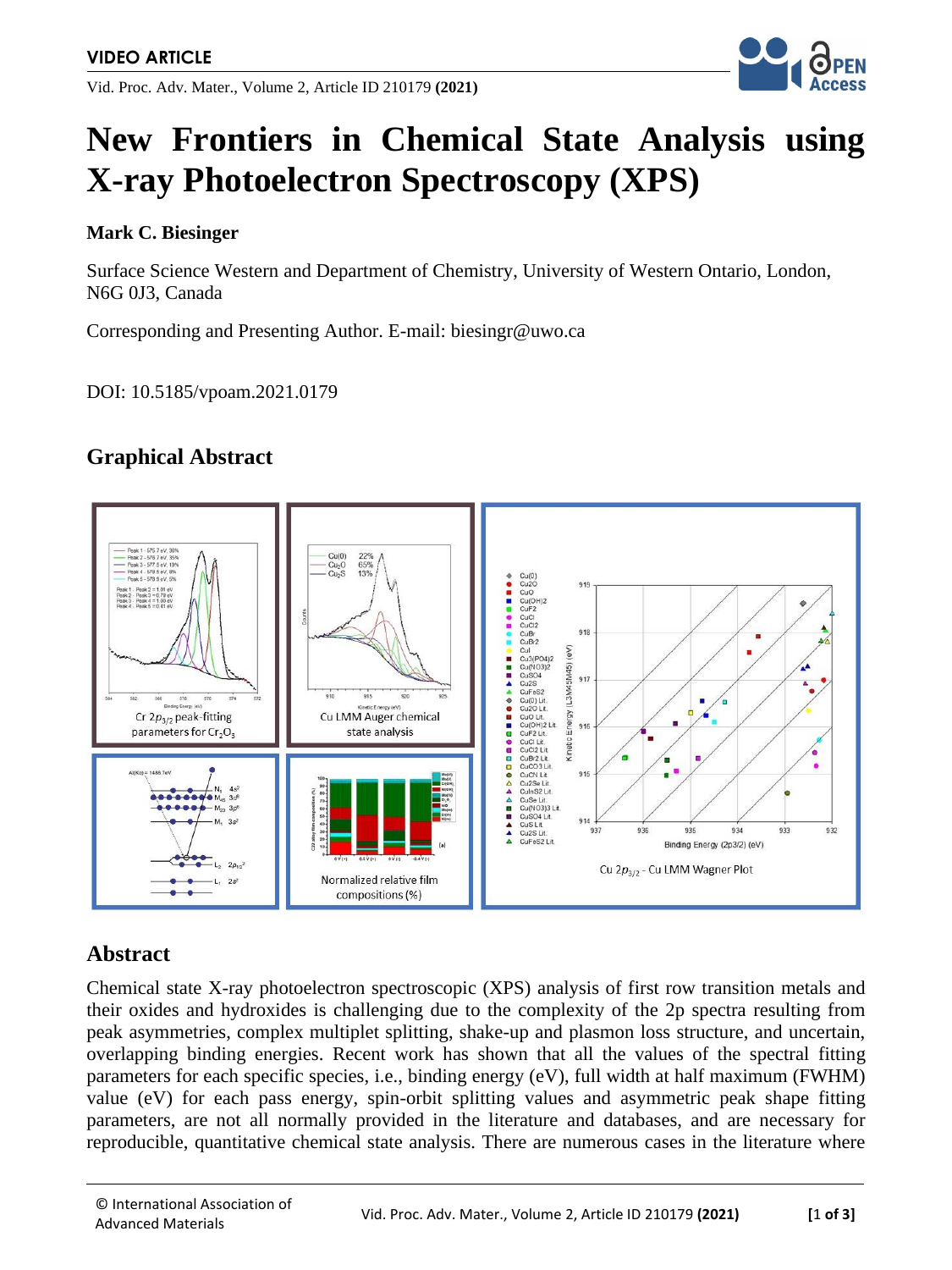

lack of understanding of these parameters has led to erroneous interpretation of XPS data. This is particularly true in cases where species show significant multiplet splitting e.g., Cr, Mn, Fe, Co and Ni. A more consistent, practical and effective approach to curve fitting has been developed based on a combination of 1) standard spectra from quality reference samples, 2) a survey of appropriate literature databases and/or a compilation of literature references, 3) specific literature references where fitting procedures are available and 4) theoretical fittings, where available, of multiplet split reference spectra. The use of well characterized standard samples and fitting of the entire peak shape has been shown to increase our ability to accurately identify and (semi) quantify the various species present in mixed oxide/hydroxide systems. Additional chemical information has also been elucidated from Auger parameters and by using Wagner plots. The unique spectral shapes of the LMM Auger peaks for these transition metals, particularly for Cu, have also been shown to be of use for chemical speciation. These methods have been shown to be effective in a wide variety of applications including the analysis of surface states in nano-particles, mineral processing, corrosion studies (in particular, alloys for nuclear energy applications), catalysts and surface-engineered materials. An overview of XPS analysis and curve-fitting methodologies will be presented along with examples highlighting how these methods have been used to elucidate complex sample chemistries.

**Keywords:** XPS, X-ray photoelectron spectroscopy, transition metals; surface science.

### **References**

- 1. M.C. Biesinger, *Surface and Interface Analysis*, **2017**, *49,* 1325.
- 2. M.C. Biesinger, B.P. Payne, A.P. Grosvenor, L.W.M. Lau, A.R. Gerson, R.St.C. Smart, *Applied Surface Science*, **2011**, *257,* 2717.
- 3. M.C. Biesinger, L.W.M. Lau, A.R. Gerson, R.St.C. Smart, *Applied Surface Science*, **2010**, *257,* 887.
- 4. M.C. Biesinger, B.P. Payne, L.W.M. Lau, A. Gerson, R.St.C. Smart, *Surface and Interface Analysis*, **2009**, *41,* 324.
- 5. A.P. Grosvenor, M.C. Biesinger, R. St.C. Smart, N.S. McIntyre, *Surface Science,* **2006**, *600(9),* 1771.

## **Biography of Presenting Author**



**Mark C. Biesinger** is the Director of Surface Science Western (Western University), Canada's leading surface analysis and materials characterization facility. He is also an Adjunct Research Professor in the Department of Chemistry at Western University, London, Ontario, Canada. Dr. Biesinger is an internationally recognized expert in X-ray photoelectron spectroscopy (XPS). He has several highly-cited publications in the field which focus on improvements in both sample analysis and data interpretation techniques, particularly in the analysis of transition metals. Mark also authors and maintains the X-ray Photoelectron Spectroscopy (XPS) Reference Pages, a repository of techniques, tips and reference materials designed to help XPS users worldwide. He is author or co-author of over 60 peer-reviewed publications and has issued over 3000 proprietary technical reports to industry. Mark joined Surface Science Western (SSW)